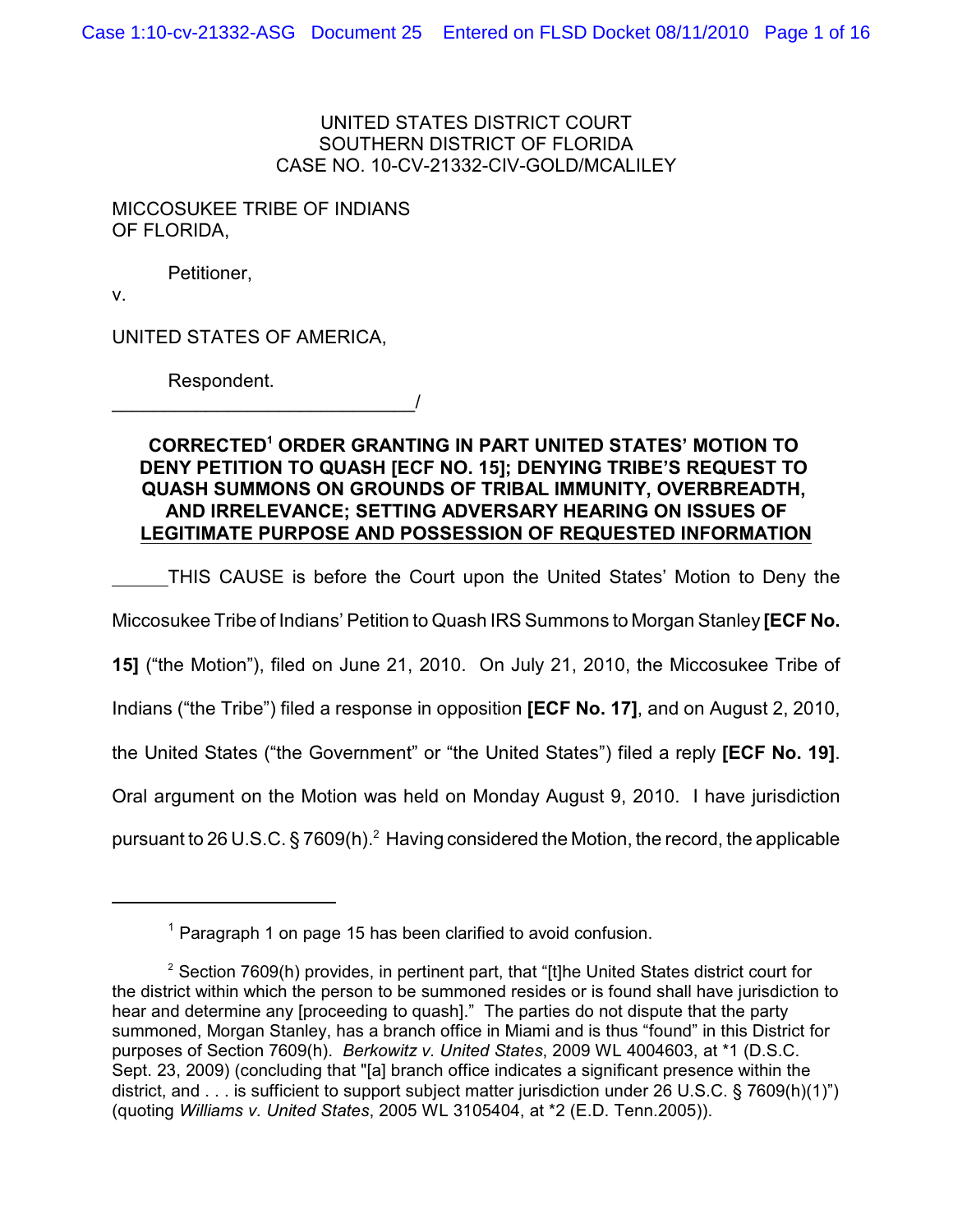law, and being otherwise fully advised, I deny the Tribe's request that the Summons be quashed on grounds of tribal sovereign immunity, overbreadth, and irrelevance. However, pursuant to Eleventh Circuit case law discussed below, a limited adversary hearing will be held regarding the Tribe's allegations that: (a) the Summons was issued in bad faith for an improper purpose; and (b) the United States is already in possession of the requested information.

#### **I. Introduction and Background**

While Indian tribes are "not taxable entit[ies]" and tribal income is generally exempt from federal income tax statutes, it is well-settled that, as a general rule, Indians are subject to the same income tax and employment tax obligations as other United States citizens unless a treaty, federal statute, or other law provides otherwise, regardless of whether he or she is a "tribal council member[] or officer." Rev. Rul. 67-284, 1967-2 C.B. 55; *Squire v. Capoeman*, 351 U.S. 1, 6 (1956) ("[I]n ordinary affairs of life, not governed by treaties or remedial legislation, [Indians] are subject to the payment of income taxes as are other citizens."). This much is not in dispute.

Nor is it disputed that the Internal Revenue Service ("IRS") has the authority to investigate individual taxpayers for potential offenses and to demand the production of records in connection with such investigations. *Nero Trading, LLC v. United States*, 570 F.3d 1244, 1248 (11th Cir. 2009) (per curiam) (noting that "Section 7602 vests the Service with the authority to issue a summons for the purpose of ascertaining the correctness of any return, making a return where none has been made, determining the liability of any person for any internal revenue tax . . . , or collecting any such liability") (citations and internal quotation marks omitted).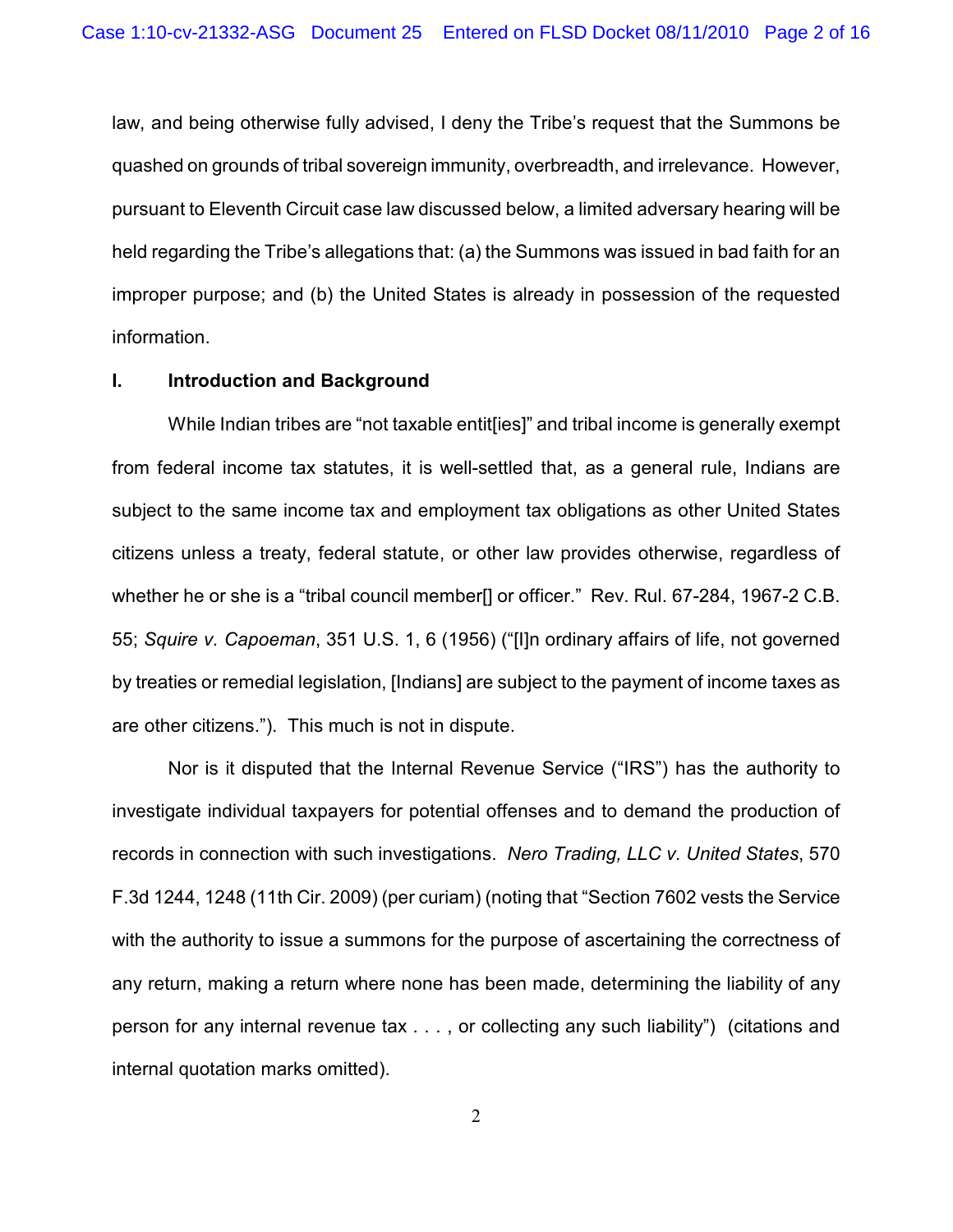However, when the IRS seeks records relating to an Indian tribe in connection with an investigation of an individual taxpayer, thorny issues of tribal sovereignty can complicate matters. Such is the case here.

Based on evidence gathered thus far, the IRS suspects that Billy Cypress ("Cypress"), a former Chairman of the Miccosukee Tribe, derived a substantial amount of unreported income from the Tribe by using charge cards linked to a Tribe financial account for personal purchases. In connection with this ongoing investigation, the IRS has summoned a limited number of Tribe-related financial records from a third-party financial institution in an attempt to ascertain Cypress' tax liability for certain taxable periods. According to the IRS, a review of the summoned documents will help shed light on the correctness of Cypress' tax returns for the taxable periods at issue. The Tribe has now petitioned this Court to quash the IRS Summons, arguing, *inter alia*, that it is impermissibly overbroad and unenforceable based on principles of tribal sovereign immunity. I address each of the Tribe's arguments below.

#### **II. Procedural History**

As noted, these proceedings arise out of the Internal Revenue Service's investigation of Billy Cypress, a former Chairman of the Miccosukee Tribe. The investigation – which was commenced by the IRS when it obtained information regarding Cypress' potential tax liability during the course of a separate investigation – resulted in the issuance of an administrative summons to third-party Morgan Stanley Smith Barney. *See generally* **[DE 1]** ("the Petition"); **[ECF No. 15-5]** ("the Revenue Agent Declarations"). The Summons requested records and information relating to Cypress' use of charge cards ("the FMA Cards") linked to a Tribe Financial Management Account ("the FMA Account)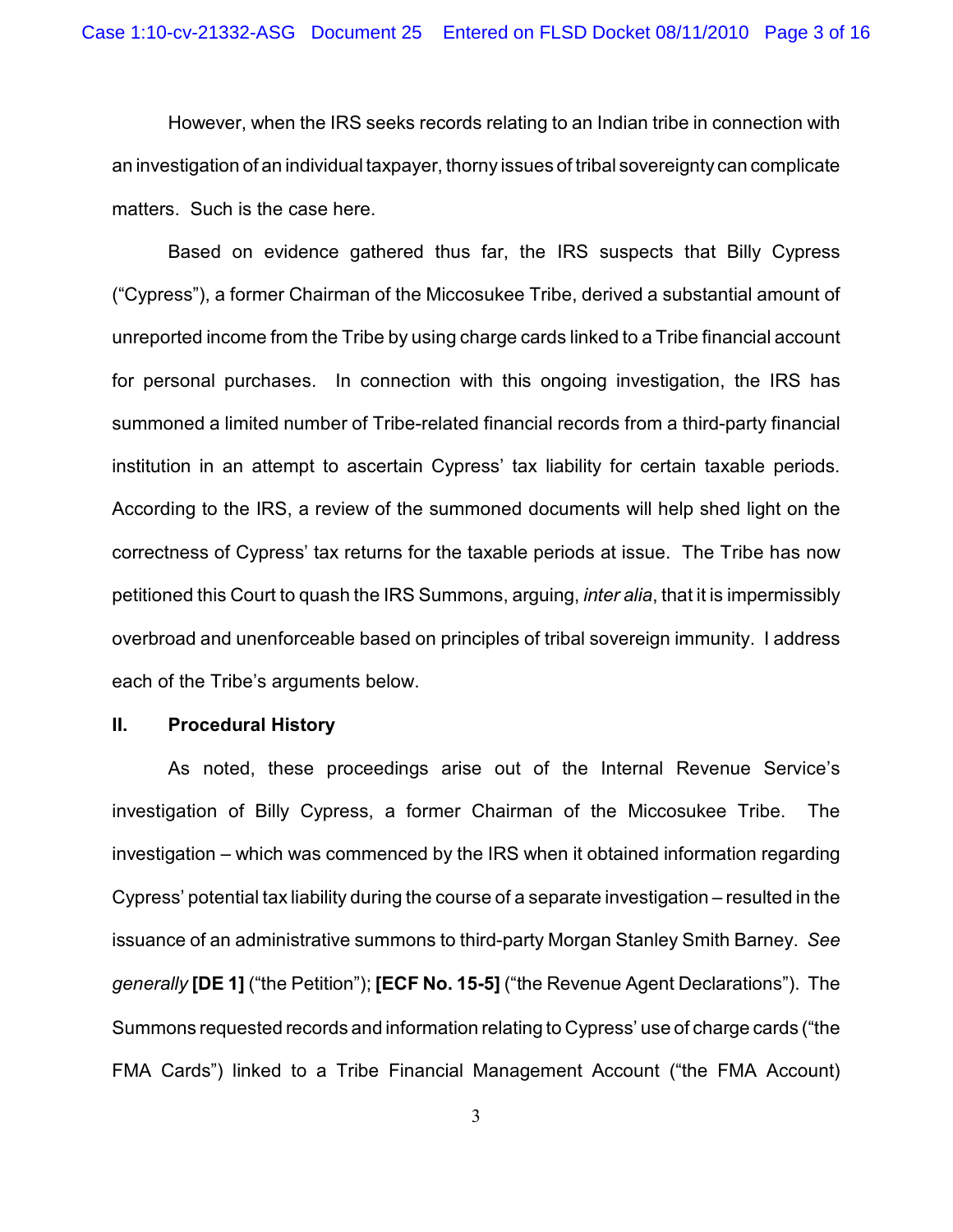maintained at Morgan Stanley Smith Barney. *See* **[ECF No. 1-3]** ("the Summons").

Specifically, the Summons demanded that Morgan Stanley Smith Barney do the following: (1) produce records for the Tribe's FMA Account<sup>3</sup> for the period of January 1, 2003 through December 31, 2005, including the account application and signature cards; (2) produce records, including FMA Card Purchase Receipts, Charge Receipts, Charge Instruments, and/or Charge Transmittals for the FMA Cards issued on the account whose card numbers end in 6045 and 6046 for the period of January 1, 2003 through December 31, 2005 for the Tribe's FMA Account; (3) specify the names of the individuals (or businesses) who are issued the FMA Cards for the card numbers ending in 6045 and 6046 for the period of January 1, 2003 through December 31, 2005; (4) specify the names of the individuals (or businesses) named on the FMA Cards for the card numbers ending in 6045 and 6046 for the period of January 1, 2003 through December 31, 2005 and who is authorized to use these cards for the Tribe's FMA Account; (5) specify which FMA Cards Billy Cypress is authorized to use and which FMA Cards are issued in his name on the Tribe's FMA Account; and (6) furnish the name, address, and contact information of its Third Party Credit Card Processor. (Summons at ¶¶ 1-6).

Upon receiving Notice of the Summons, the Tribe initiated these proceedings pursuant to Section 7609(b) of the Internal Revenue Code. In its April 26, 2010 Petition to Quash, the Tribe argued that the Summons is unenforceable because: (1) Tribe is a sovereign entity entitled to tribal sovereign immunity under federal common law; (2) the

 $3$  The account number for the FMA Account – which is the only account at issue in these proceedings – will not be reproduced here. However, to avoid confusion, I note that the FMA Account number ends in 13 140.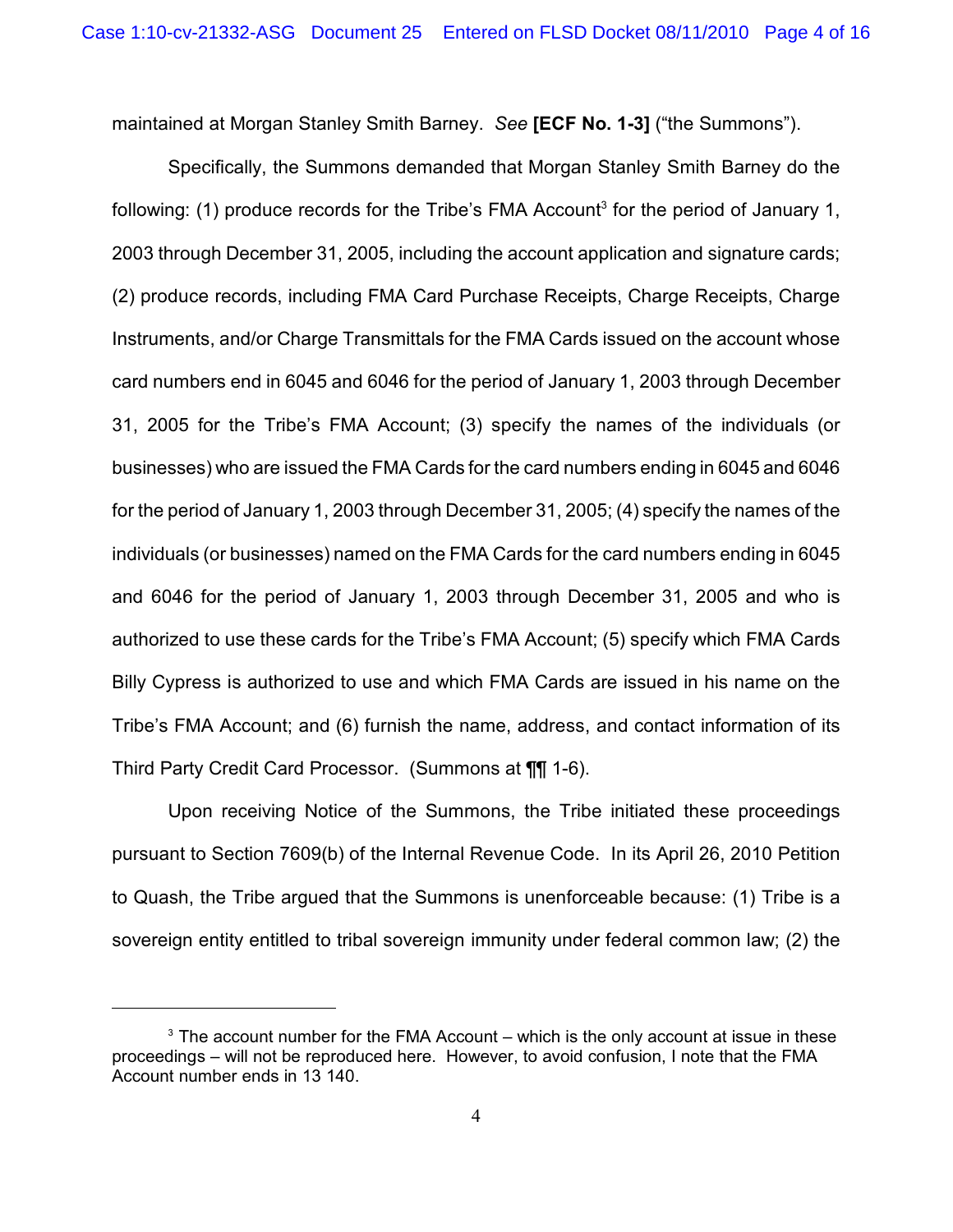Summons has been issued for an improper purpose; (3) the Summons is overbroad insofar as it "seeks production of all records for all accounts belonging to the *entire* [Tribe], which, unlike its individual members . . . is not subject to federal income tax"; (4) the Summons "is not relevant to an alleged investigation of one individual tribal member"; (5) the Summons "was issued in bad faith" and "constituted an improper fishing expedition against the Tribe"; and (6) "it appears that [the requested] documents were produced over four years ago." (Pet. at ¶ 5(a)); (Tribe's Resp. to Govt. Mot. at 18). In response to the Tribe's Petition to Quash, the United States filed a Motion to Deny the Petition, **[ECF No. 15]**, which is currently before this Court.

#### **III. Analysis**

### A. Tribal Sovereign Immunity

Before delving into the substance of the Summons, I first address the question of tribal sovereign immunity, which the Tribe has asserted as a defense to the enforcement of the Summons. While the doctrine of sovereign immunity is most frequently invoked in actions involving state and federal governmental entities, "[t]he doctrine of sovereign immunity also applies to Indian tribes. Like the national and state governments, Indian tribes are sovereign entities and therefore possess similar powers of sovereign immunity." Nicholas V. Merkley, *Compulsory Party Joinder and Tribal Sovereign Immunity: A Proposal to Modify Federal Courts' Application of Rule 19 to Cases Involving Absent Tribes as "Necessary" Parties*, 56 Okla. L. Rev. 931, 940 (2003).

Tribal sovereign immunity is a principle of federal common law, and the Supreme Court has consistently re-affirmed the general rule that "an Indian tribe is subject to suit only where Congress has authorized suit or the tribe has waived its immunity." *Kiowa Tribe*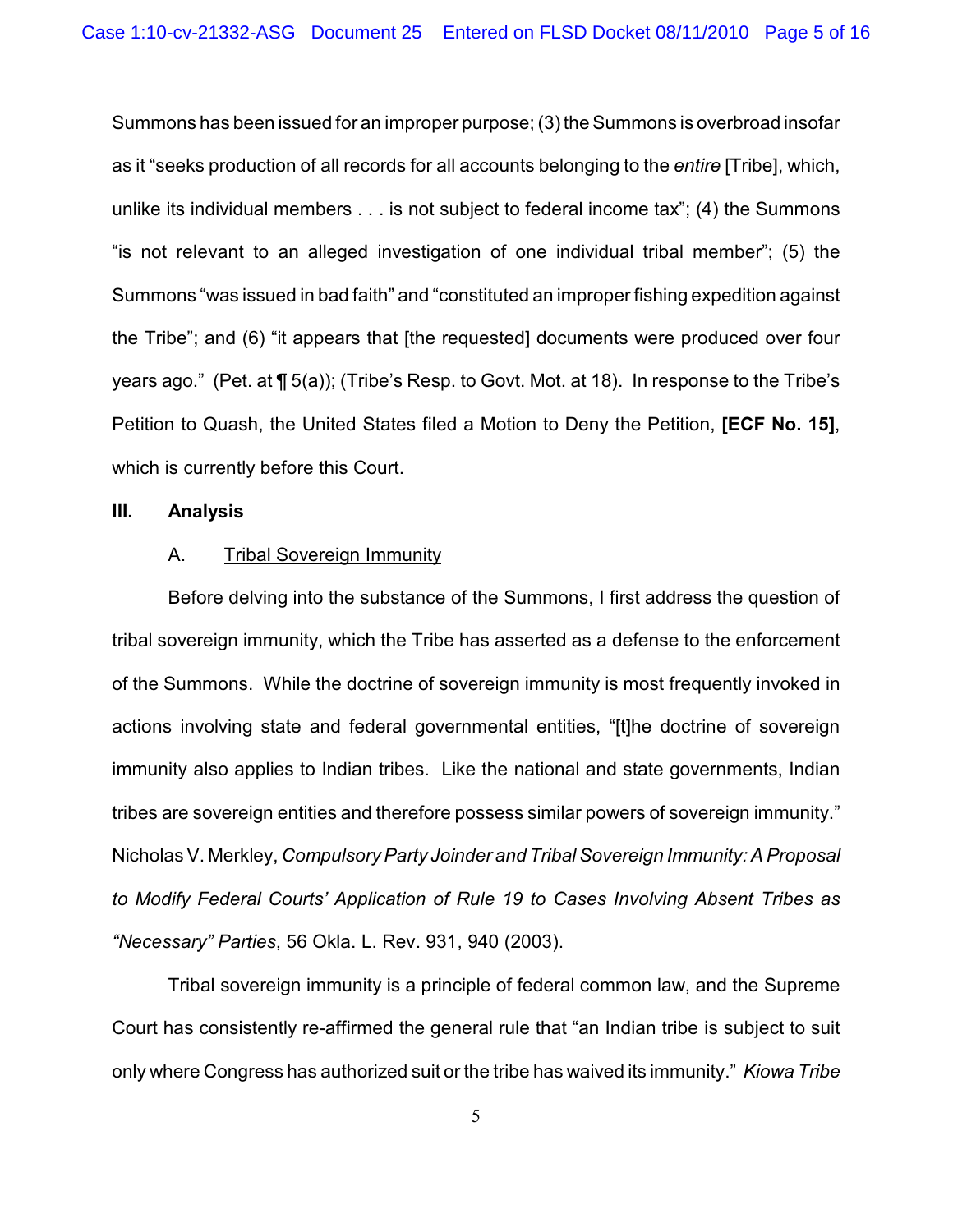*v. Mfg. Tech., Inc.*, 523 U.S. 751, 754, 759 (1998). However, this rule is not absolute, and federal appeals courts – including the Eleventh Circuit – have consistently recognized that "[t]ribal sovereign immunity does not bar suits by the United States" and cannot be invoked "to prevent the federal government from exercising its superior sovereign powers." *Florida Paraplegic Ass'n v. Miccosukee Tribe of Indians of Florida*, 166 F.3d 1126, 1135 (11th Cir. 1999) (quoting *Reich v. Mashantucket Sand & Gravel*, 95 F.3d 174, 182 (2d Cir. 1996)); *United States v. Red Lake Band of Chippewa Indians*, 827 F.2d 380, 382 (8th Cir. 1987) ("We conclude it is an inherent implication of the superior power exercised by the United States over the Indian tribes that a tribe may not interpose its sovereign immunity against the United States."); *Quileute Indian Tribe v. Babbitt*, 18 F.3d 1456, 1459-60 (9th Cir. 1994). $4$ 

In a footnote, the Tribe acknowledges some of the aforementioned cases and then asserts – without actually addressing most of the cases – that "tribal sovereign immunity applies absent explicit waiver of Congress." (Pet. at 7). This argument overlooks the substance of the cases cited above, none of which relied on an "explicit waiver" of Congress. Instead, the cases concluded that because tribal sovereign immunity could not be asserted against the federal government, the "explicit waiver" issue was entirely irrelevant. For example, in *Paraplegic*, the Eleventh Circuit specifically noted that "Congress fail[ed] to abrogate Indian tribes' sovereign immunity under Title III of the ADA." 166 F.3d at 1134. Yet, the Eleventh Circuit concluded that the statute was still enforceable

<sup>&</sup>lt;sup>4</sup> The United States Supreme Court has also acknowledged this principle, albeit in *dictum*. *Washington v. Confederated Tribes of Colville*, 447 U.S. 134, 153-54 (1980) ("[I]t must be remembered that tribal sovereignty is dependent on, and subordinate to, only the Federal Government, not the States.").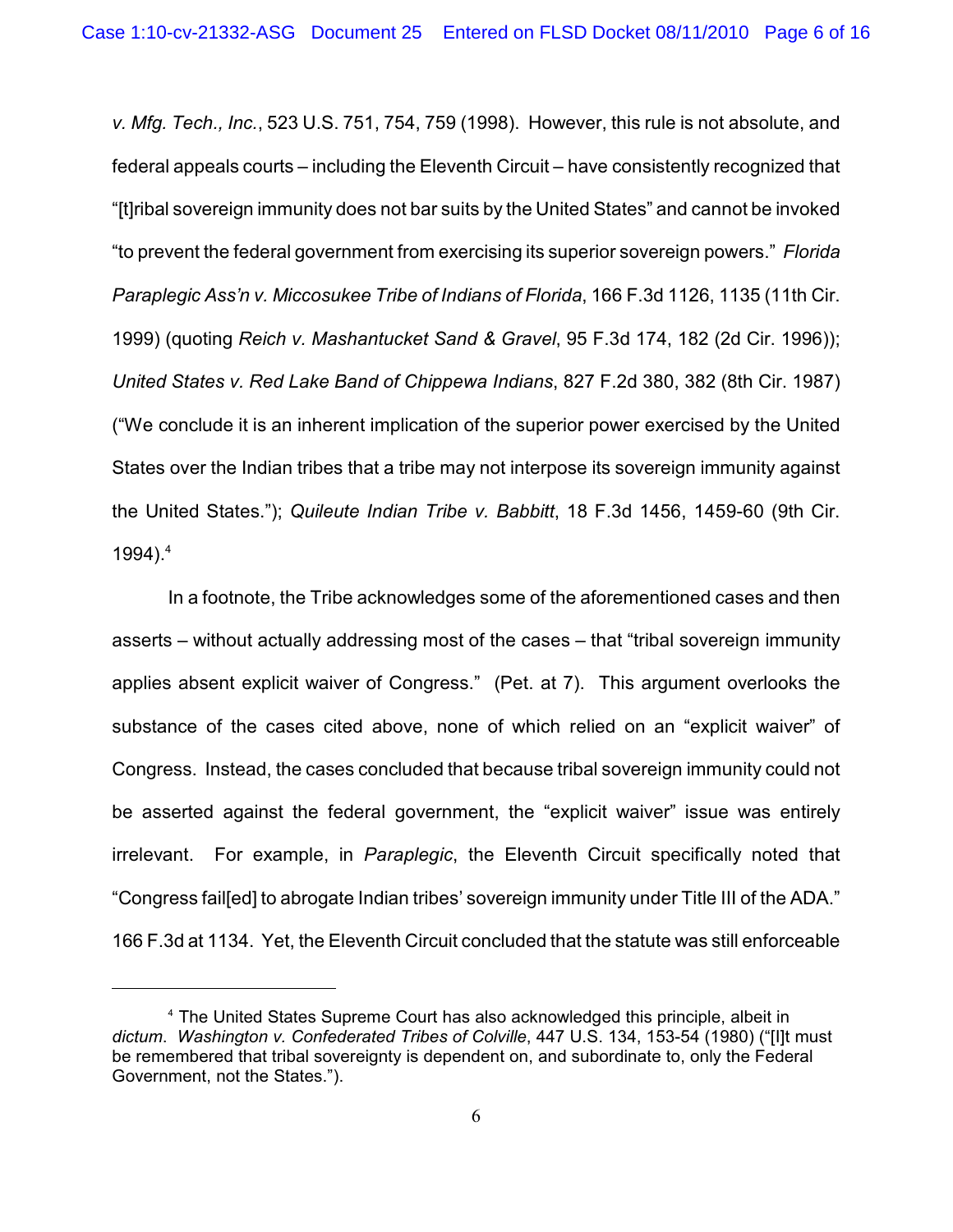with respect to Indian tribes because: (1) Title III permits the Attorney General of the United States to bring suit against those "engaged in a pattern or practice of discrimination"; and (2) "[t]ribal sovereign immunity does not bar suits by the United States." *Id.* at 1134-35*.* In other words, despite the absence of an explicit tribal immunity waiver, tribes cannot assert immunity in such actions because the enforcing party would be the United States – i.e., a "superior sovereign" not subject to the defense of tribal sovereign immunity. *See id.* (quoting *Babbitt*, 18 F.3d at 1459-60).

Even more on point is the *Red Lake* case, in which the Red Lake Band of Chippewa Indians ("the Red Lakes") argued that tribal sovereign immunity precluded the United States from obtaining tribal court records under the Federal Records Act. 827 F.2d at 381. The district court rejected this argument, holding that "sovereign immunity may not be asserted by an Indian tribe against the United States." *Id.* at 381-82. On appeal, the Red Lakes "acknowledged that tribal sovereign immunity is not absolute as against the federal government," but argued that the district court had erred nonetheless because there had been no express Congressional waiver of sovereign immunity, citing the Supreme Court's decision in *Santa Clara Pueblo v. Martinez*, 436 U.S. 49 (1978).<sup>5</sup> Id. The Eighth Circuit<sup>6</sup> unequivocally rejected this argument, affirming the district court's grant of summary judgment in favor of the Government and "conclud[ing] it is an inherent implication of the superior power exercised by the United States over the Indian tribes that a tribe may not

 $5$  This is the very same case upon which the Tribe relies in its Petition to Quash. (Pet. at 7 n.2).

 $6$  "[T]he Eighth, Ninth, and Tenth Circuits  $\dots$  decide the vast majority of Indian law cases." Judith V. Royster, *Stature and Scrutiny: Post-Exhaustion Review of Tribal Court Decisions*, 46 U. Kan. L. Rev. 241, 246 n.27 (1998).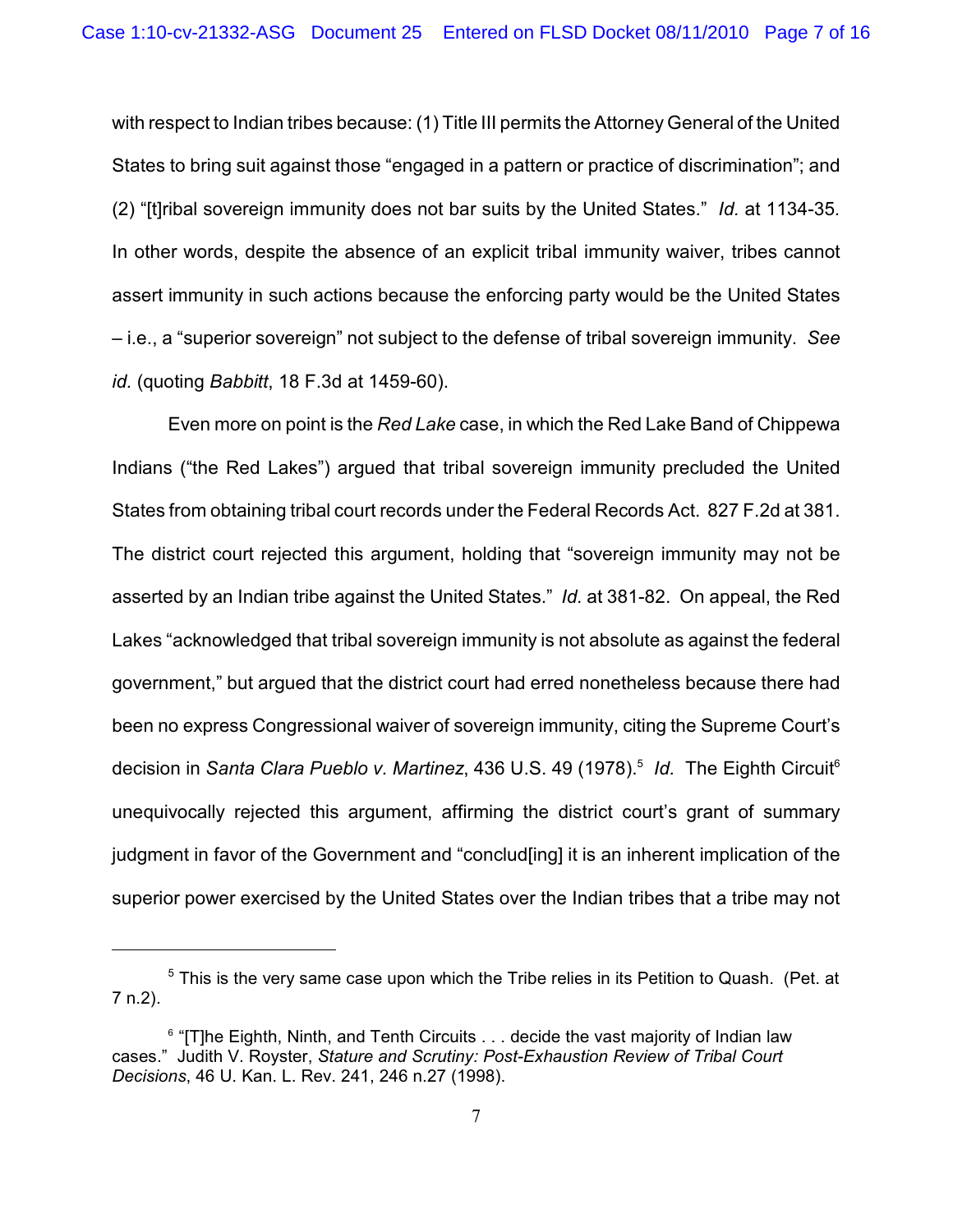interpose its sovereign immunity against the United States." *Red Lake*, 827 F.2d at 382- 83.

Here, as in the *Red Lake* case, the Miccosukee Tribe is attempting to use tribal sovereign immunity as a shield to protect a limited class of records from the scrutiny of the United States. This it may not do. Because "tribal sovereign immunity may not be asserted against the United States" in such a case, the Tribe's immunity argument fails as a matter of law and the enforceability of the Summons at issue must be assessed in accordance with the framework articulated by the Supreme Court in *United States v. Powell*, 379 U.S. 48 (1964). *See Red Lake*, 827 F.2d at 383. 7

B. Powell Analysis

# 1. IRS Summons Authority

The IRS has authority to inquire into any offense connected with the administration or enforcement of the United States' internal revenue laws by issuing a summons to the taxpayer or any other person the IRS deems proper to appear before the IRS and produce all records that "may be relevant or material to [the] inquiry." 26 U.S.C. § 7602(a); *Nero Trading, LLC*, 570 F.3d at 1248 (noting that "Section 7602 vests the Service with the authority to issue a summons '[f]or the purpose of ascertaining the correctness of any

 $^7$  Although I need not reach the issue, I note that even if the Tribe could assert tribal sovereign immunity against the United States, its immunity would not encompass the facts of the instant case given that this does not appear to be a "suit [] against the sovereign." *Dugan v. Rank*, 372 U.S. 609, 620 (1963) ("The general rule is that a suit is against the sovereign if the judgment sought would expend itself on the public treasury or domain, or interfere with the public administration, or if the effect of the judgment would be 'to restrain the Government from acting, or to compel it to act.") (citations and internal quotation marks omitted). Furthermore, case law indicates that records in the custody of a third-party custodian are not imbued with the protections of tribal sovereign immunity. *See Allen v. Woodford,* 543 F. Supp. 2d 1138, 1144 (E.D. Cal. 2008) (indicating that principles of tribal sovereign immunity cannot be invoked to quash subpoenas directed at third-party records custodians).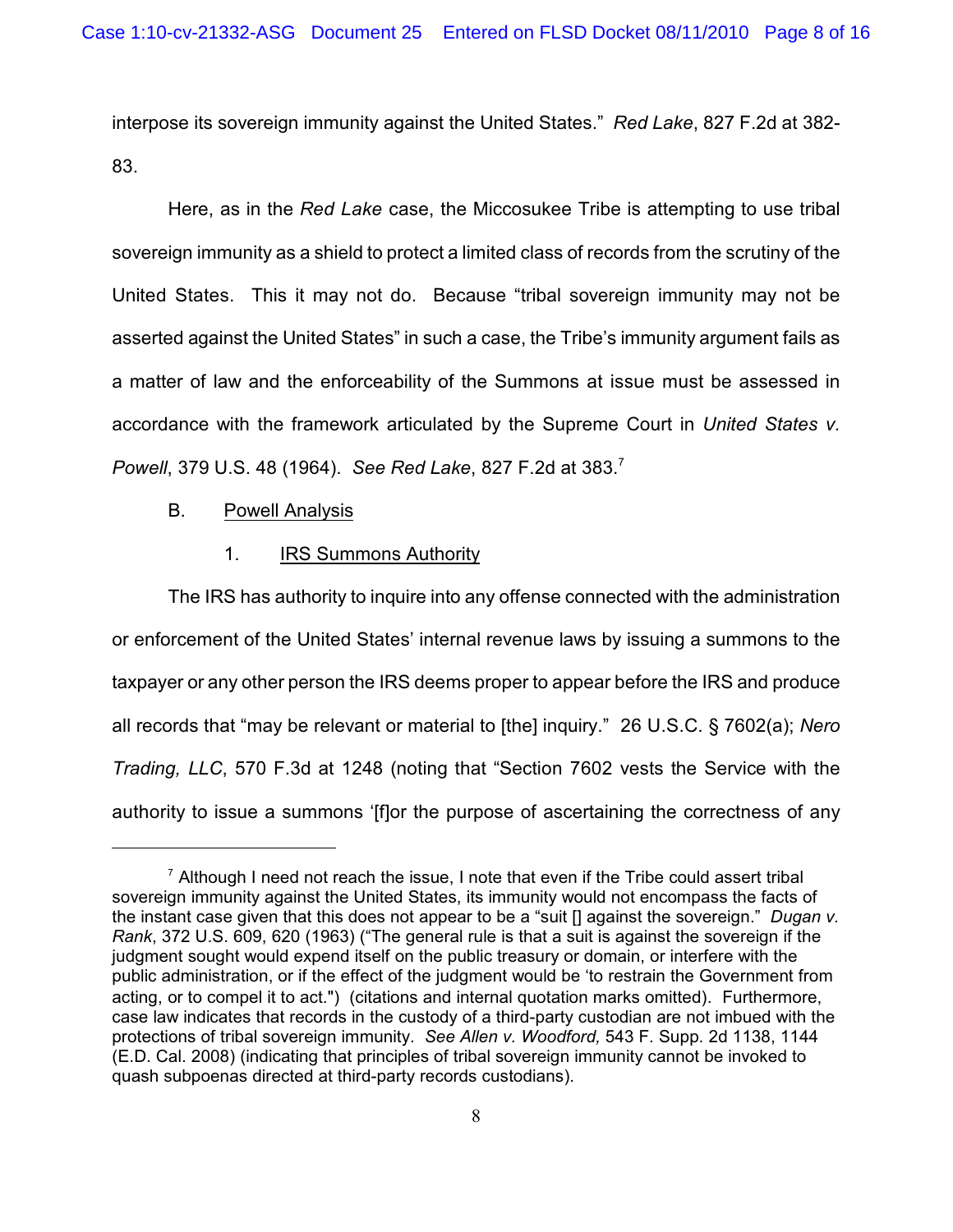return, making a return where none has been made, determining the liability of any person

for any internal revenue tax . . . , or collecting any such liability") (citations omitted).

As the Supreme Court has explained:

Our complex and comprehensive system of federal taxation, relying as it does upon self-assessment and reporting, demands that all taxpayers be forthright in the disclosure of relevant information to the taxing authorities. Without such disclosure, and the concomitant power of the Government to compel disclosure, our national tax burden would not be fairly and equitably distributed. In order to encourage effective tax investigations, Congress has endowed the IRS with expansive information-gathering authority; Section 7602 is the centerpiece of that congressional design.

*United States v. Arthur Young & Co.*, 465 U.S. 805, 815-16 (1984); *see United States v. Bisceglia*, 420 U.S. 141, 146 (1975) ("The purpose of [Section 7602] is not to accuse, but to inquire. Although such investigations unquestionably involve some invasion of privacy, they are essential to our self-reporting system, and the alternatives could well involve far less agreeable invasions of house, business, and records.").

The Supreme Court has "consistently construed congressional intent to require that if the summons authority claimed is necessary for the effective performance of congressionally imposed responsibilities to enforce the tax Code, that authority should be upheld absent express statutory prohibition or substantial countervailing policies." *United States v. Euge*, 444 U.S. 707, 711 (1980). While Section 7602 is "subject to the traditional privileges and limitations,<sup>38</sup> id. at 714, any other restrictions upon the IRS's summons power should be avoided given that "the language of Section 7602 suggests an intention to codify a broad testimonial obligation . . . ." *Euge*, 444 U.S. at 714; *United States v.*

<sup>&</sup>lt;sup>8</sup> "[F]or example . . . the attorney-client privilege and the attorney work product doctrine limit the scope of the IRS summons power." *Matter of Newton*, 718 F.2d 1015, 1021 (11th Cir. 1983).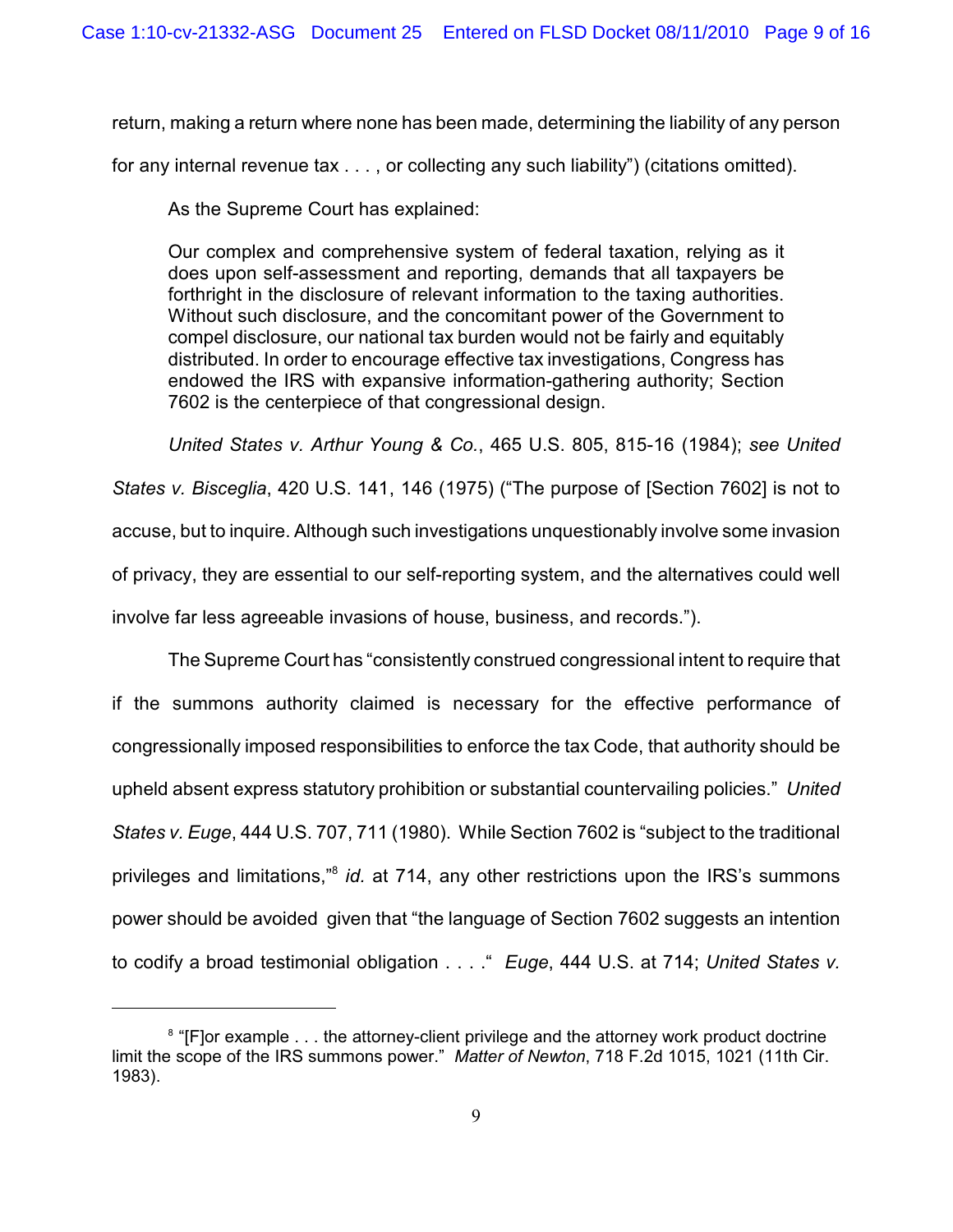*Bichara*, 826 F.2d 1037, 1039 (11th Cir. 1987) ("[t]he IRS'[s] summons power is broad and

expansive") (citations omitted).

# 2. The Burden-Shifting Test

The controlling framework for determining the enforceability of an IRS summons $9$ 

was articulated by the Supreme Court in the seminal case of *United States v. Powell*, 379

U.S. 48 (1964). The first step, according to *Powell*, is that the IRS must:

show [1] that the investigation will be conducted pursuant to a legitimate purpose, [2] that the inquiry may be relevant to the purpose, [3] that the information sought is not already within the Commissioner's possession, and [4] that the administrative steps required by the Code have been followed – in particular, that the 'Secretary or his delegate,' after investigation, has determined the further examination to be necessary and has notified the taxpayer in writing to that effect.

*Id.* at 57-58; *United States v. Morse*, 532 F.3d 1130, 1132 (11th Cir. 2008) (applying

the *Powell* framework). This burden has been described as "minimal" and "the [IRS] need

not meet any standard of probable cause to obtain enforcement . . . ." *Matter of Newton*,

718 F.2d 1015, 1018 (11th Cir. 1983); *Powell*, 379 U.S. at 57. Rather, the IRS "can satisfy

its burden merely by presenting the sworn affidavit of the agent who issued the summons

attesting to these facts . . . ." *United States v. Leventhal*, 961 F.2d 936, 940 (11th Cir.

1992) (quoting *La Mura v. United States*, 765 F.2d 974, 979 (11th Cir.1985)).

Once the Government makes this minimal showing, "the burden [then] shifts to the

party contesting the summons to disprove one of the four elements of the [G]overnment's

 $9$  "The IRS has the same burden of proof in a proceeding to quash as it does in a summons enforcement proceeding." 35 Am. Jur. 2d *Federal Tax Enforcement* § 118 (2010); *see also Sugarloaf Funding, LLC v. United States Dept. of Treasury*, 584 F.3d 340, 345 (1st Cir. 2009) ("Regardless of who initiates the action, the court follows a familiar structured analysis [set forth in *Powell*] in a summons enforcement proceeding").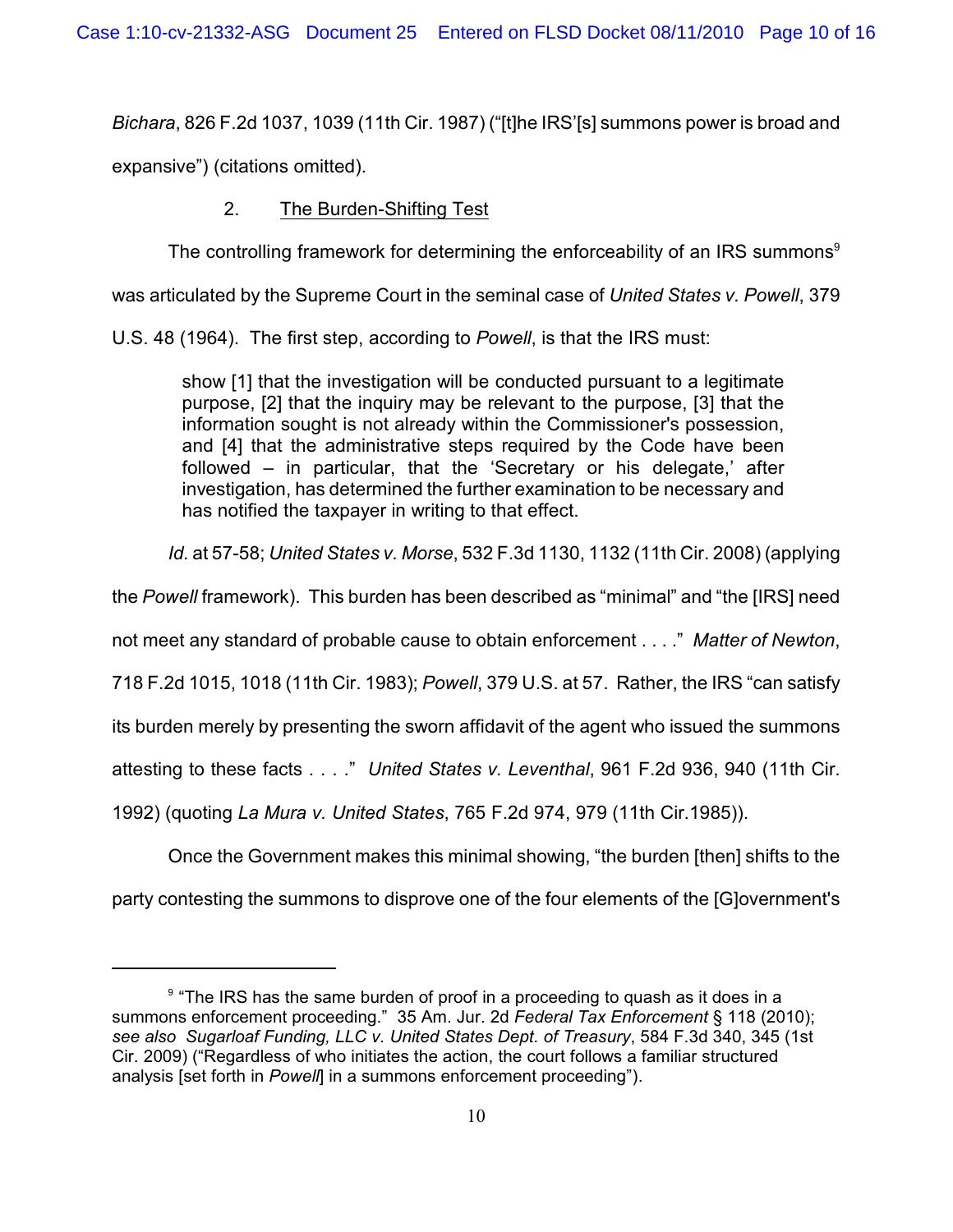prima facie showing or convince the court that enforcement of the summons would constitute an abuse of the court's process." *Id.* at 940-41. "Such an abuse would take place if the summons had been issued for an improper purpose, such as to harass the taxpayer or to put pressure on him to settle a collateral dispute, or for any other purpose reflecting on the good faith of the particular investigation." *Powell*, 379 U.S. at 58. The burden on the contesting party to rebut the government's prima facie case or demonstrate an abuse of process "is 'a heavy one,' requiring allegation of specific facts and introduction of evidence." *Leventha*l, 961 F.2d at 940 (citations omitted). However, such evidence need not be presented without a hearing, and the Eleventh Circuit "ha[s] held that 'an allegation of improper purpose is sufficient to trigger a limited adversary hearing where the taxpayer may question IRS officials concerning the Service's reasons for issuing the summons.' " *Nero*, 570 F.3d at 1249 (quoting *United States v. Southeast First Nat'l Bank*, 655 F.2d 661, 667 (5th Cir.1981)).

In the instant case, the four factors required to make out a prima facie case for the enforcement of the Summons have been adequately demonstrated by the sworn declaration of the issuing agent, Agent John R. Johnson. Specifically, Agent Johnson's Declaration<sup>10</sup> states that: (1) the purpose of the Billy Cypress investigation is to "learn more about Billy Cypress' potential tax liability" in light of the fact that "the IRS has already amassed significant evidence suggesting that Cypress has received significant unreported

 $10$  I reject the Tribe's argument that the Agent Johnson's Declaration should be stricken in its entirety. The fact that Agent Johnson purports to "incorporate" another declaration by reference for contextual purposes does not render the entire declaration, which contains specific factual statements based on Agent Johnson's personal knowledge, inadmissible. Thus, only the portions purporting to "incorporate" Agent Furnas' declaration may not be used as evidence. *Hall v. United Ins. Co. of America*, 367 F.3d 1255, 1261 (11th Cir. 2004) (affirming district court's decision to strike only the inadmissible portions of an affidavit).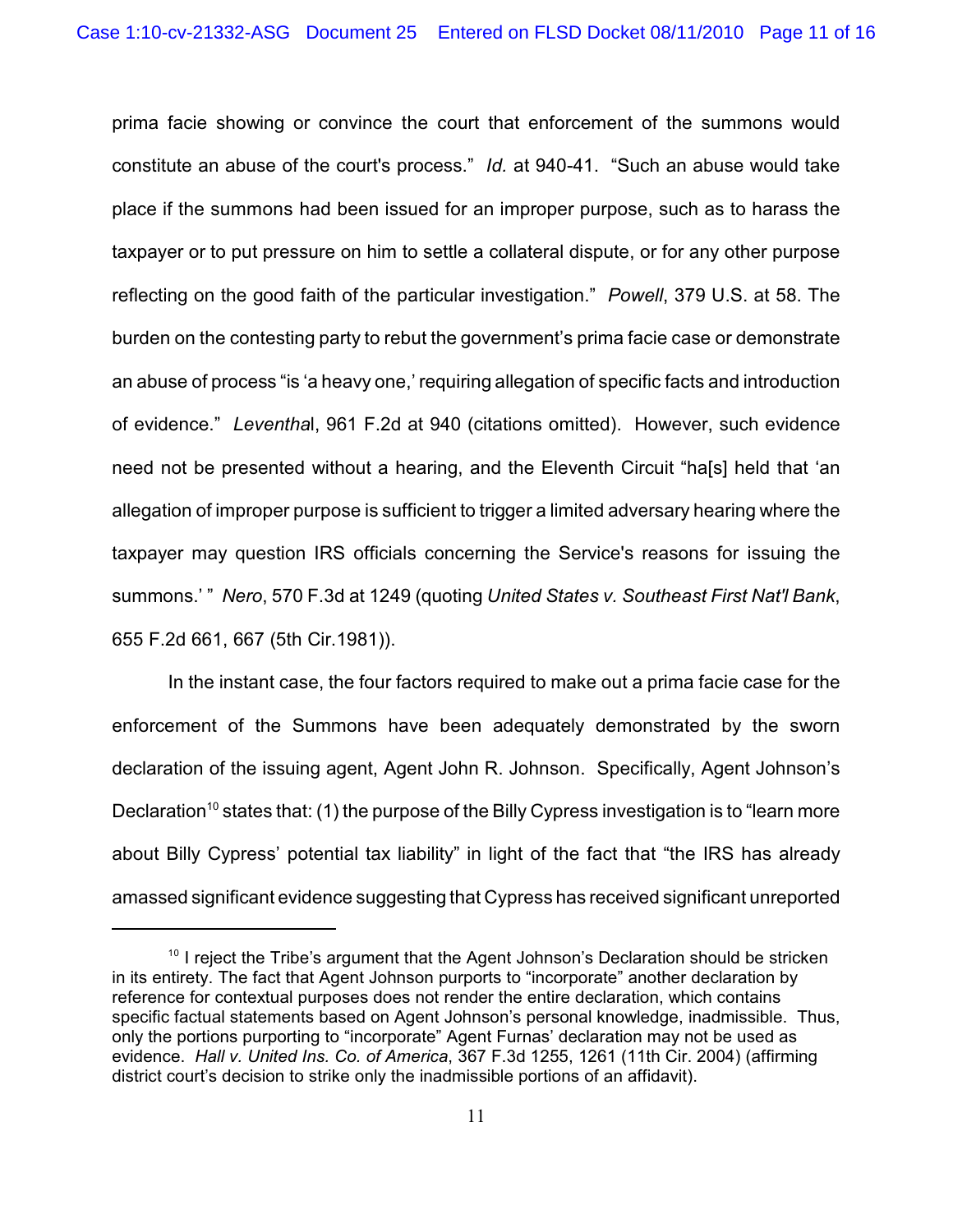income by converting tribal funds for his own use"; (2) the Summons was issued "for the proper purpose of continuing the IRS's investigation of Billy Cypress . . . [and] to confirm and further determine the extent of Billy Cypress' use of tribal funds for purchase and payment of various and possibly lavish personal expenses"; (3) "the IRS is not otherwise in possession of the summoned information"; and (4) Agent Johnson "followed all administrative steps required by the Internal Revenue Code for issuance of the [S]ummons]" and the information sought is "necessary . . . in order to properly determine Cypress' unpaid liability." (Johnson Decl. at ¶¶ 5, 10, 12, 13, 14). Thus, "the burden [now] shifts to [the Tribe] to disprove one of the four elements of the government's prima facie showing or convince [me] that enforcement of the summons would constitute an abuse of the court's process." *Leventhal*, 961 F.2d at 940-41.

### 3. The Tribe's Challenges to the Summons at Issue

As noted above, the Tribe has challenged the Summons on various grounds, some of which will require the Tribe to demonstrate certain facts at a limited adversary hearing.<sup>11</sup> However, the Tribe's challenges to the requests themselves – i.e., that they are overbroad and irrelevant – can be resolved on the papers.

 With respect to relevance, the Tribe contends that the United States has failed to demonstrate "that the summoned material was relevant for an investigation" or "that the materials [requested] are needed for an investigation of the former Chairman of the Tribe." (Tribe's Resp. to Govt. Mot. at 17-18). This argument is premised on the assumption that the United States is required to demonstrate an actual and objective "need" for the

<sup>&</sup>lt;sup>11</sup> See Section II(B)(4), *infra*.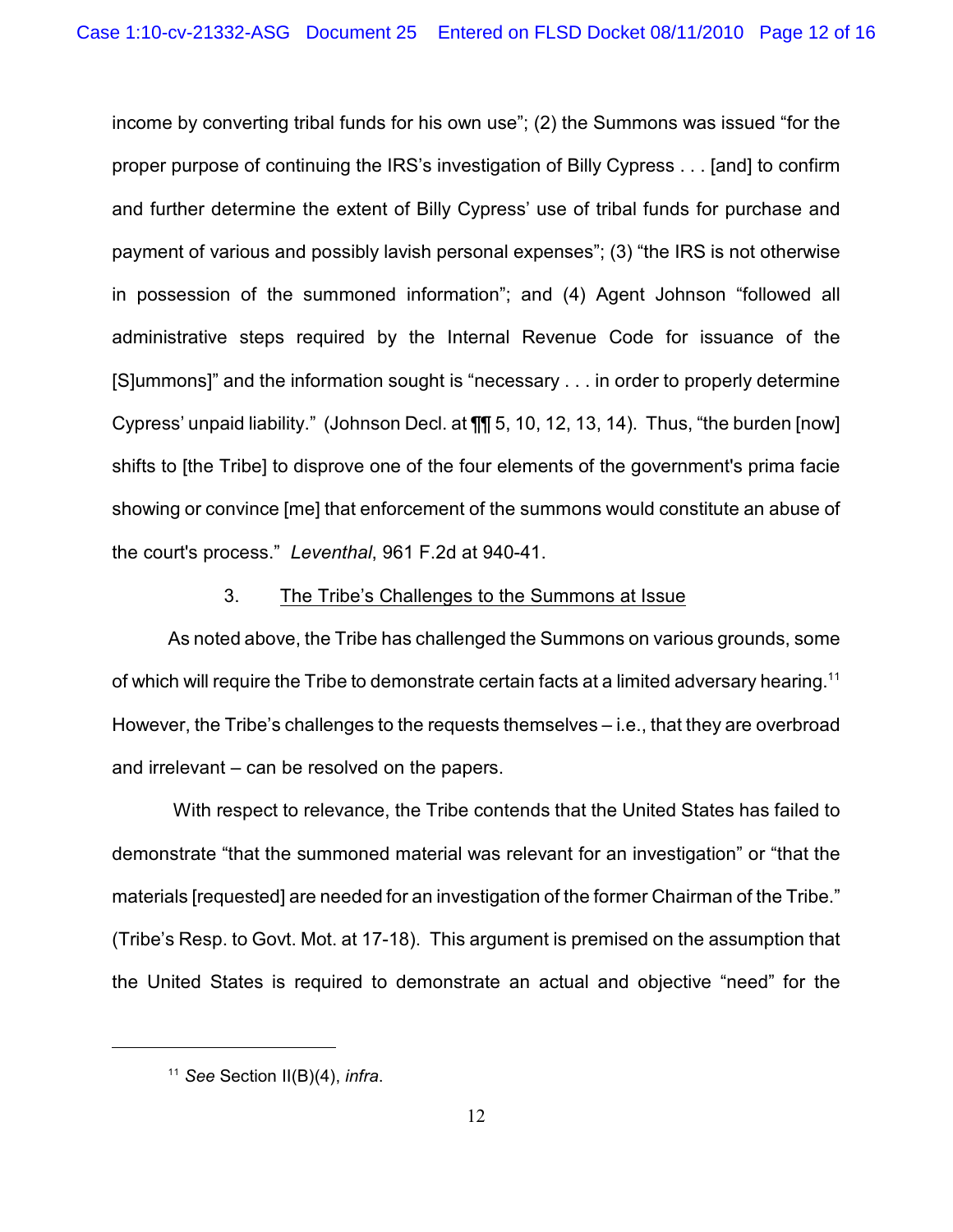materials requested in order for the Summons to be enforceable. No such showing is required. *United States v. Arthur Young & Co.*, 465 U.S. 805, 813-14 (1984) ("[T]he <sup>12</sup> Service therefore should not be required to establish that the documents it seeks are actually relevant in any technical, evidentiary sense."). To the contrary, the Supreme Court has held that an IRS summons will satisfy the "potential relevance" requirement of Section 7602 so long as "the documents at issue 'might have thrown light upon the correctness of the return.' " *Id.* (citing various cases). Thus, "[a]s long as there is a legitimate purpose for the investigation, such as determining tax liability . . . [t]he IRS may issue summonses for documents that are even *potentially* relevant to an ongoing investigation." *Arnold v. United States*, 635 F. Supp. 88, 90 (M.D. Fla. 1986) (emphasis in original). The purpose of this rule is clear, for "the Service can hardly be expected to know whether such data will in fact be relevant until it is procured and scrutinized." *Arthur Young*, 465 U.S. at 814.

Here, it is undisputed that Billy Cypress is subject to the federal income tax, that the IRS is investigating whether Cypress derived unreported income from the Tribe's FMA Account during the 2003-2005 tax periods, that the information demanded by the Summons relates to the Tribe's FMA Account, and that the Government's requests are limited to the 2003-2005 tax periods. As such, I conclude that the information demanded "might have thrown light upon the correctness of [Cypress'] return[s]" and that the Summons thus meets the "potential relevance" requirement of Section 7602.

<sup>&</sup>lt;sup>12</sup> Under *Powell*, the only "necessity" requirement is a determination *by the "Secretary [of the Treasury] or his delegate*, after investigation, [that] further examination [is] necessary . . . ." *Powell*, 379 U.S. at 58 (emphasis added) (internal quotation marks omitted). This requirement is clearly satisfied by Agent Johnson's declaration, which states that the IRS has been investigating Billy Cypress and that "[i]t is necessary to obtain the testimony and to examine the books, records, or other data sought by the [S]ummons in order to properly determine Cypress' unpaid liability." (Johnson Decl. at ¶¶ 10, 13).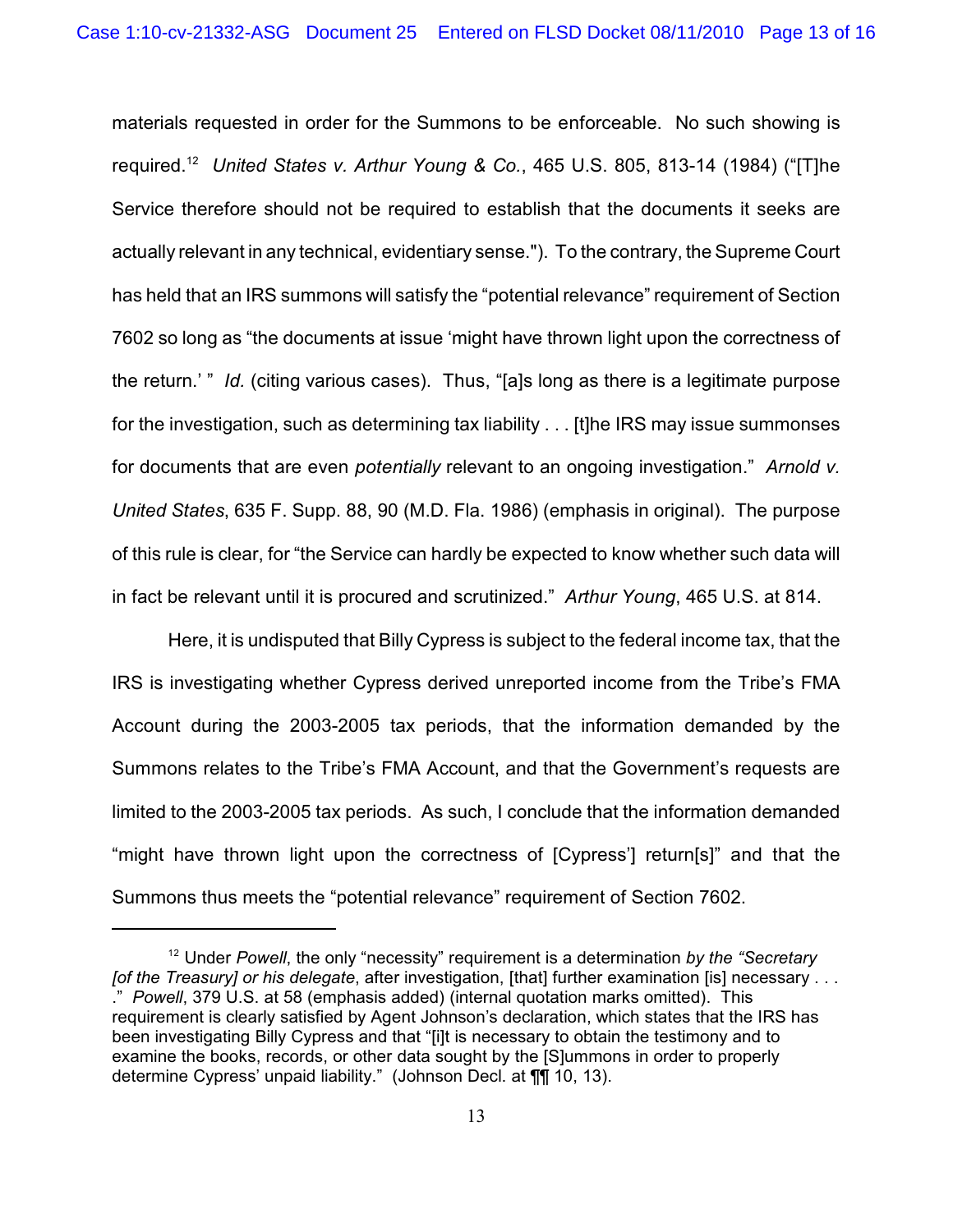Finally, I turn to the Tribe's assertion of overbreadth. (Pet. at ¶ 5(e)). Under Eleventh Circuit case law, "[a]n IRS summons is overbroad if it does not advise the summoned party what is required of him with sufficient specificity to permit him to respond adequately to the summons." *United States v. Medlin*, 986 F.2d 463, 467 (11th Cir. 1993) (citation and internal quotation marks omitted); *see also United States v. Wyatt*, 637 F.2d 293, 302 n. 16 (5th Cir. 1981) (noting that relevance and overbreadth are distinct inquiries in the context of IRS summons enforcement proceedings). Thus, an IRS summons is not overbroad if it "specifie[s] the subject matter of the documents requested, the source of those documents and the limited time period from which the documents were to be drawn." *Medlin*, 986 F.2d at 467. In the instant case, the Summons clearly identified the subjectmatter of the information requested (i.e., the FMA Account linked to the charge cards allegedly used by Billy Cypress), the source of the requested information (i.e., Morgan Stanley Smith Barney), and the limited time period from which the requested information was to be drawn (i.e., "Taxable Periods Ending December 31, 2003; December 31, 2004; December 31, 2005"). (Summons at 1).<sup>13</sup> Accordingly, the Summons is not overbroad.

# 4. Limited Adversary Hearing

Because the Tribe's allegations of bad faith, improper purpose, and the Government's purported possession of the information at issue raise factual questions that cannot be resolved on the papers, I will hold a "limited adversary hearing" on August 20, 2010 regarding these narrow issues. *Nero*, 570 F.3d at 1249. ("Generally, the scope of any adversarial hearing in this area is left to the discretion of the district court."). However,

 $13$  The Summons did not, as the Tribe contends, demand a blanket production of "all records for all accounts belonging to the *entire* Miccosukee Tribe of Indians of Florida." (Pet. at ¶ 5(d)) (emphasis in original).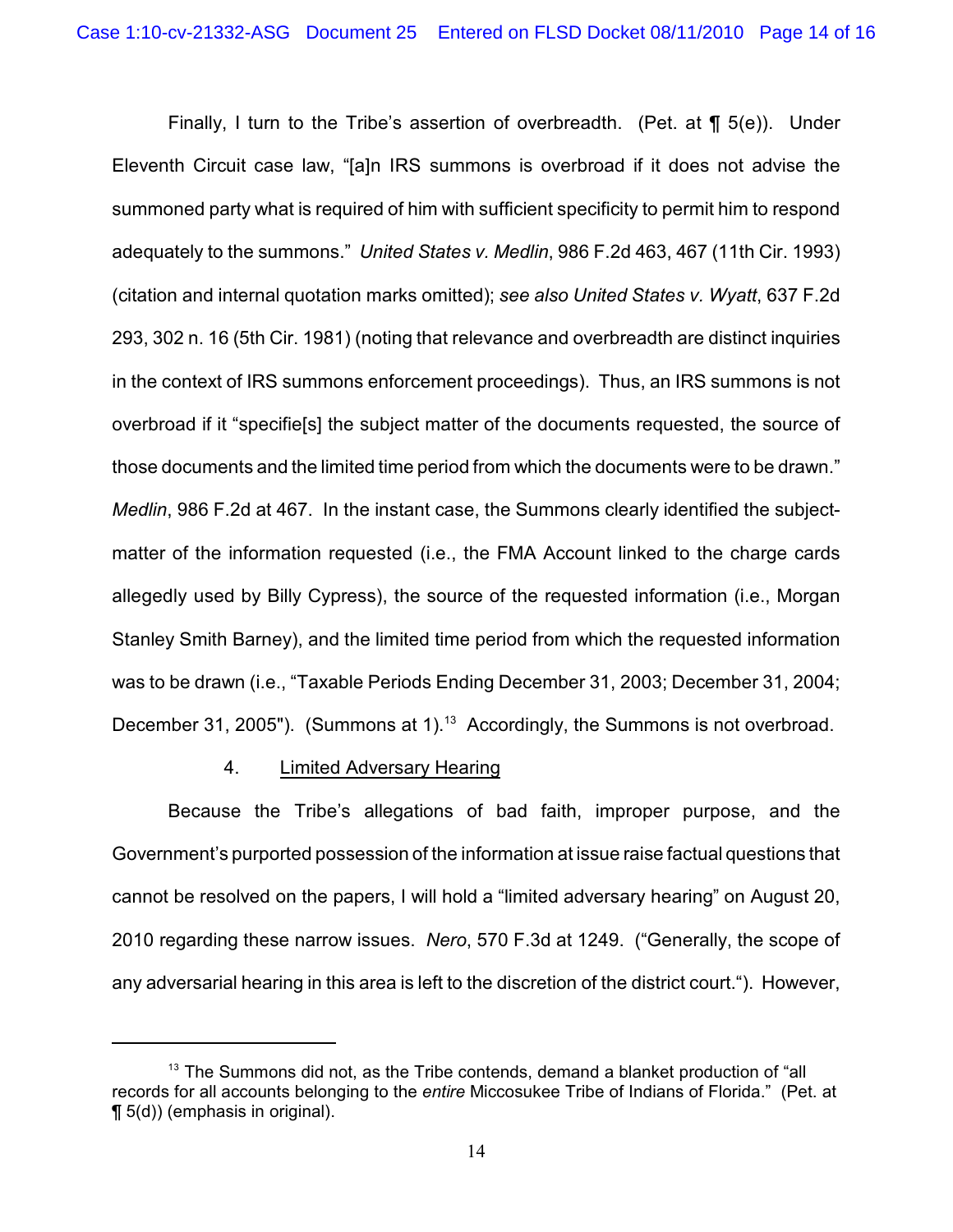the Tribe will not be permitted to take traditional discovery in anticipation of this hearing. *Nero*, 570 F.3d at 1249 (agreeing with Fifth Circuit "that '[d]epositions, interrogatories, and the rest of the panoply of expensive and time-consuming pretrial discovery devices may not be resorted to as a matter of course and on a mere allegation of improper purpose.' ") (quoting *In re E.E.O.C.*, 709 F.2d 392, 397-98 (5th Cir. 1983)). Instead, the Tribe will be afforded an opportunity *at the hearing* to carry its "heavy burden" of rebutting the Government's prima facie case by introducing evidence and "question[ing] IRS officials" concerning: (1) "the Service's reasons for issuing the summons"; and (2) whether some (or all) of the records requested by the Summons are already in the IRS's possession. *Id.* (citation and internal quotation marks omitted).<sup>14</sup>

# **IV. Conclusion**

Based on the foregoing, it is hereby ORDERED AND ADJUDGED that:

- 1. The United States' Motion to Deny the Petition to Quash **[ECF No. 15]** is GRANTED IN PART AND DENIED IN PART.
- 2. The Tribe's various challenges to the Summons are hereby REJECTED, with the exception of:
	- a. The Tribe's allegations of bad faith and improper purpose; and
	- b. The Tribe's contention that the Government is already in possession of the requested information.
- 3. In the event the parties are unable to amicably resolve this matter, an adversary hearing regarding only: (a) bad faith and improper purpose; and (b) whether the

 $14$  I emphasize that the limited adversary hearing will not be a fishing expedition – that is, the Tribe will be limited to "demonstrating the truth (or falsity) of [its] allegations" of bad faith, improper purpose, and the Government's purported possession of the information at issue. *Nero*, 570 F.3d at 1249.